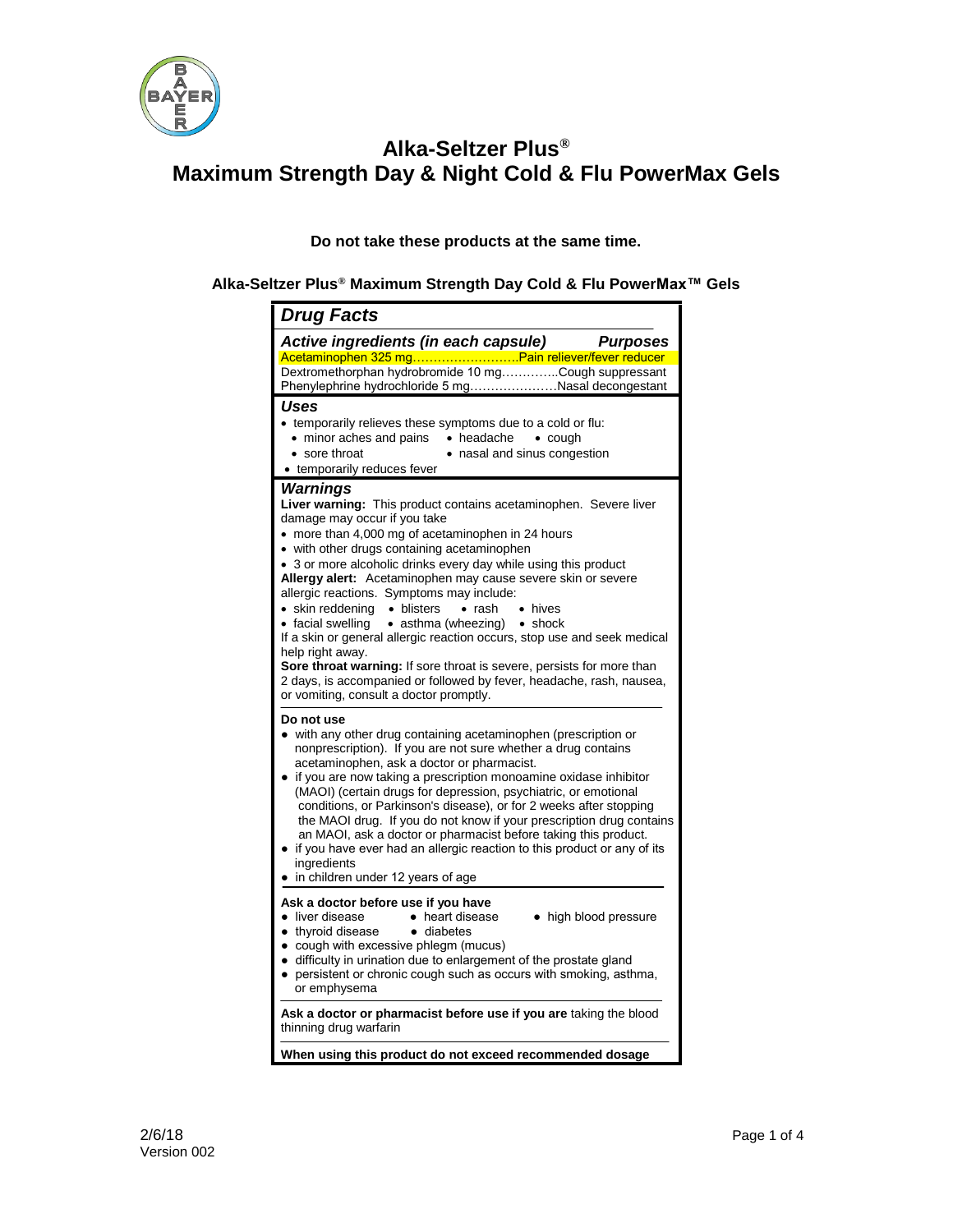

#### **Stop use and ask a doctor if**

- pain, cough, or nasal congestion gets worse or lasts more than 7 days
- fever gets worse or lasts more than 3 days
- redness or swelling is present
- new symptoms occur
- cough comes back or occurs with rash or headache that lasts. These could be signs of a serious condition.
- nervousness, dizziness, or sleeplessness occurs

**If pregnant or breast-feeding,** ask a health professional before use. Keep out of reach of children. **In case of overdose, get medical help or contact a Poison Control Center right away. Quick medical attention is critical for adults as well as for children even if you do not notice any signs or symptoms.**

### *Directions*

- do not take more than the recommended dose
- adults and children 12 years and over: take 2 capsules with water every 4 hours. Do not exceed 10 capsules in 24 hours or as
- directed by a doctor. children under 12 years: do not use

## *Other information*

● store at room temperature. Avoid temperatures above 25°C (77°F).

*Inactive ingredients* FD&C yellow #6, ferric oxide, gelatin, glycerin, polyethylene glycol, potassium aluminum silicate, povidone, propylene glycol, purified water, shellac, sodium hydroxide, sorbitol sorbitan solution, titanium dioxide

*Questions or comments?* **1-800-986-0369** (Mon-Fri 9AM - 5PM EST)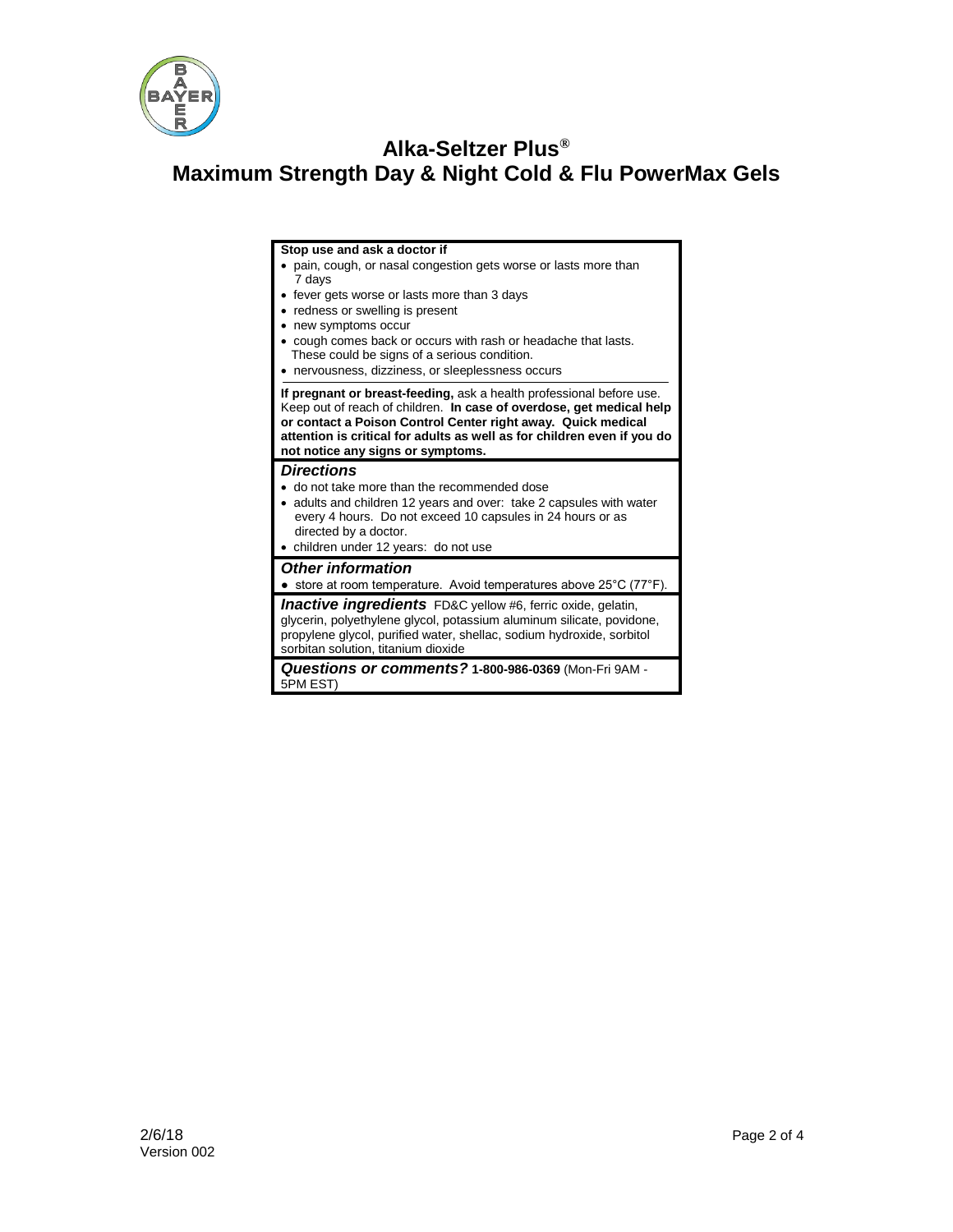

**Alka-Seltzer Plus® Maximum Strength Night Cold & Flu PowerMax™ Gels**

| <b>Drug Facts</b>                                                                                                                                                                                                                                                                                                                                                                                                                                                                                                                                                                                                                                                                                                                                                                                                                           |
|---------------------------------------------------------------------------------------------------------------------------------------------------------------------------------------------------------------------------------------------------------------------------------------------------------------------------------------------------------------------------------------------------------------------------------------------------------------------------------------------------------------------------------------------------------------------------------------------------------------------------------------------------------------------------------------------------------------------------------------------------------------------------------------------------------------------------------------------|
| Active ingredients (in each capsule) Purposes<br>Acetaminophen 325 mgPain reliever/fever reducer<br>Dextromethorphan hydrobromide 10 mgCough suppressant                                                                                                                                                                                                                                                                                                                                                                                                                                                                                                                                                                                                                                                                                    |
| Phenylephrine hydrochloride 5 mgNasal decongestant<br>Uses<br>• temporarily relieves these symptoms due to a cold or flu:<br>• minor aches and pains<br>• headache<br>• nasal and sinus congestion<br>$\bullet$ cough<br>• sore throat<br>$\bullet$ sneezing<br>• runny nose<br>• temporarily reduces fever                                                                                                                                                                                                                                                                                                                                                                                                                                                                                                                                 |
| Warnings<br>Liver warning: This product contains acetaminophen. Severe liver<br>damage may occur if you take<br>• more than 4,000 mg of acetaminophen in 24 hours<br>• with other drugs containing acetaminophen<br>• 3 or more alcoholic drinks every day while using this product<br>Allergy alert: Acetaminophen may cause severe skin or severe<br>allergic reactions. Symptoms may include:<br>• skin reddening • blisters<br>$\bullet$ rash<br>• hives<br>• facial swelling • asthma (wheezing) • shock<br>If a skin or general allergic reaction occurs, stop use and seek medical<br>help right away.<br>Sore throat warning: If sore throat is severe, persists for more than<br>2 days, is accompanied or followed by fever, headache, rash, nausea,<br>or vomiting, consult a doctor promptly.<br>Do not use to sedate children. |
| Do not use<br>with any other drug containing acetaminophen (prescription or<br>nonprescription). If you are not sure whether a drug contains<br>acetaminophen, ask a doctor or pharmacist.<br>if you are now taking a prescription monoamine oxidase inhibitor<br>(MAOI) (certain drugs for depression, psychiatric, or emotional<br>conditions, or Parkinson's disease), or for 2 weeks after stopping<br>the MAOI drug. If you do not know if your prescription drug contains<br>an MAOI, ask a doctor or pharmacist before taking this product.<br>if you have ever had an allergic reaction to this product or any of its<br>ingredients<br>in children under 12 years of age                                                                                                                                                           |
| Ask a doctor before use if you have<br>• liver disease<br>• heart disease<br>• high blood pressure<br>• thyroid disease • diabetes<br>· glaucoma<br>• cough with excessive phlegm (mucus)<br>• a breathing problem such as emphysema or chronic bronchitis<br>· difficulty in urination due to enlargement of the prostate gland<br>persistent or chronic cough such as occurs with smoking, asthma,<br>$\bullet$<br>or emphysema                                                                                                                                                                                                                                                                                                                                                                                                           |